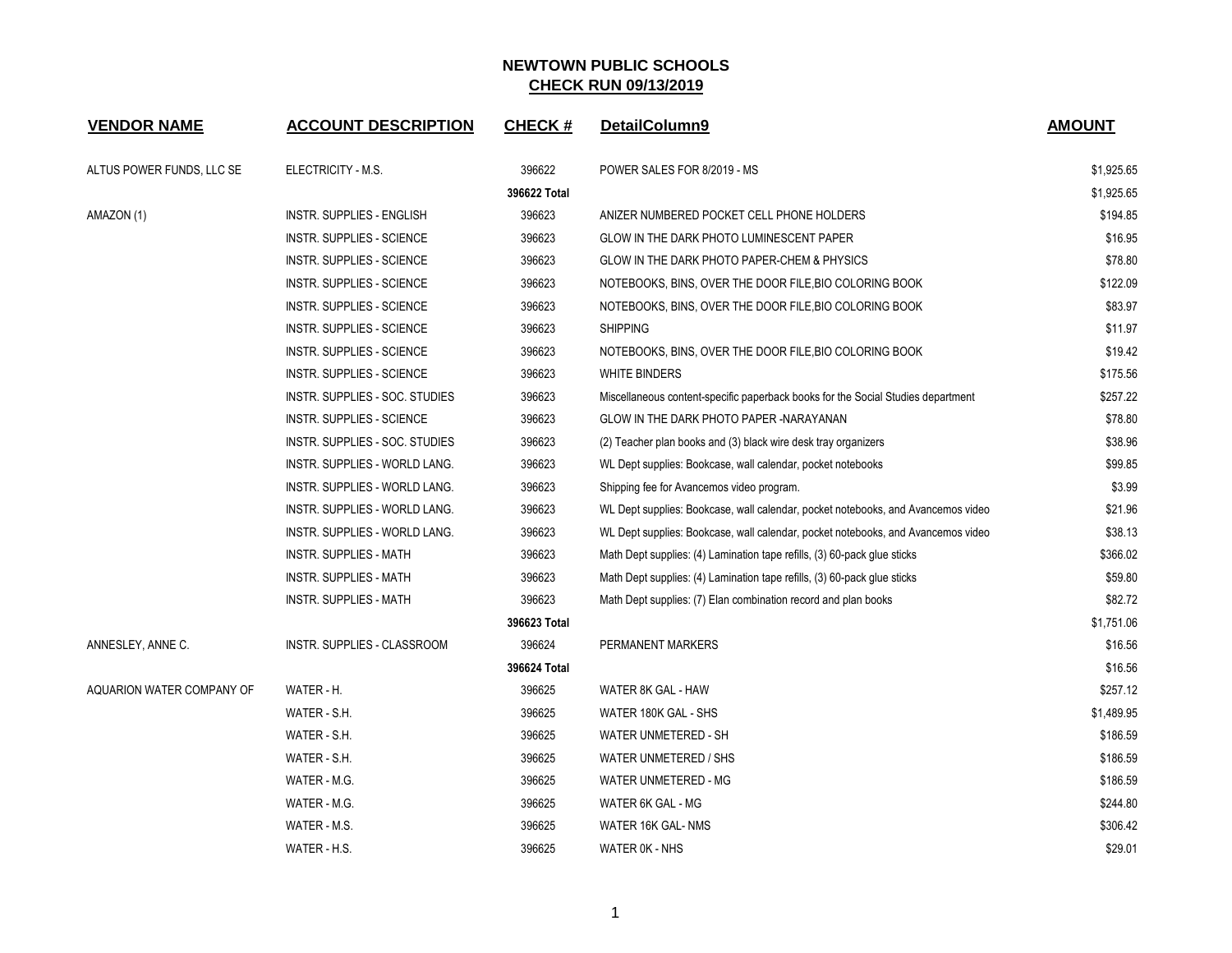| <b>VENDOR NAME</b>               | <b>ACCOUNT DESCRIPTION</b>       | <b>CHECK#</b> | DetailColumn9                                                           | <b>AMOUNT</b> |
|----------------------------------|----------------------------------|---------------|-------------------------------------------------------------------------|---------------|
| AQUARION WATER COMPANY OF        | WATER - H.S.                     | 396625        | WATER 260K GAL - NHS                                                    | \$1,795.96    |
|                                  | WATER - H.S.                     | 396625        | WATER 483K GAL - NHS                                                    | \$3,149.18    |
|                                  |                                  | 396625 Total  |                                                                         | \$7,832.21    |
| <b>BARNES &amp; NOBLE INC.</b>   | <b>TEXTBOOKS - ENGLISH</b>       | 396626        | Replacement copies of current Text stock                                | \$773.50      |
|                                  | <b>TEXTBOOKS - ENGLISH</b>       | 396626        | Replacement copies of current Text stock                                | \$3,335.72    |
|                                  |                                  | 396626 Total  |                                                                         | \$4,109.22    |
| BEN BRONZ FOUNDATION INC         | TUITION - OUT-OF-DISTRICT        | 396627        | TUITION - OUT-OF-DISTRICT                                               | \$5,408.00    |
|                                  |                                  | 396627 Total  |                                                                         | \$5,408.00    |
| <b>BLICK ART MATERIALS</b>       | <b>INSTR. SUPPLIES - ART</b>     | 396628        | Various art supplies for 2019-2020 school year for grades K-4           | \$1,666.30    |
|                                  | <b>INSTR. SUPPLIES - ART</b>     | 396628        | Art Supplies - CREC Reg# 100464 - no shipping                           | \$1,088.73    |
|                                  |                                  | 396628 Total  |                                                                         | \$2,755.03    |
| <b>BOOKSOURCE THE</b>            | <b>TEXTBOOKS - CLASSROOM</b>     | 396629        | Item#9780439087179 Read to Your Bunny for Kindergarten Registration     | \$179.40      |
|                                  |                                  | 396629 Total  |                                                                         | \$179.40      |
| <b>BRAIN POP</b>                 | CONTRACTED SERV. - LIBRARY       | 396630        | Brain Pop on line subscription as per quote # US51968127R. No shipping. | \$1,487.50    |
|                                  |                                  | 396630 Total  |                                                                         | \$1,487.50    |
| BREAKOUT INC.                    | CONTRACTED SERV. - LIBRARY       | 396631        | Individual Platform Access for Single User Quote#779q                   | \$75.00       |
|                                  |                                  | 396631 Total  |                                                                         | \$75.00       |
| <b>BROOKS ENVIRONMENTAL CONS</b> | PROF. SERV. - B. & G.            | 396632        | LEAD TEST - NHS STADIUM BLEACHERS                                       | \$360.00      |
|                                  |                                  | 396632 Total  |                                                                         | \$360.00      |
| <b>BUILD-A-SIGN</b>              | PRINTING - ADMIN.                | 396633        | Signs for classrooms                                                    | \$101.47      |
|                                  | OFF. SUPPLIES - ADMIN.           | 396633        | Signs for each classroom                                                | \$682.09      |
|                                  |                                  | 396633 Total  |                                                                         | \$783.56      |
| CARLSON, ERIKA                   | SUPPLIES - LIBRARY               | 396634        | <b>CANVAS SUPPLIES</b>                                                  | \$204.68      |
|                                  |                                  | 396634 Total  |                                                                         | \$204.68      |
| CAROLINA BIOLOGICAL              | INSTR. SUPPLIES - CLASSROOM      | 396635        | Item#159705 Potting Soil                                                | \$55.80       |
|                                  | INSTR. SUPPLIES - CLASSROOM      | 396635        | Item#157890 Seed assortment Kit for                                     | \$56.24       |
|                                  | INSTR. SUPPLIES - CLASSROOM      | 396635        | Shipping & handling                                                     | \$35.91       |
|                                  |                                  | 396635 Total  |                                                                         | \$147.95      |
| CAROLINA BIOLOGICAL SUPPL        | INSTR. SUPPLIES - SCIENCE        | 396636        | SEE ATTACHED LIST - QUOTE 434385 SQ                                     | \$333.56      |
|                                  | <b>INSTR. SUPPLIES - SCIENCE</b> | 396636        | SEE ATTACHED LIST - QUOTE 434385 SQ                                     | \$4,289.16    |
|                                  |                                  | 396636 Total  |                                                                         | \$4,622.72    |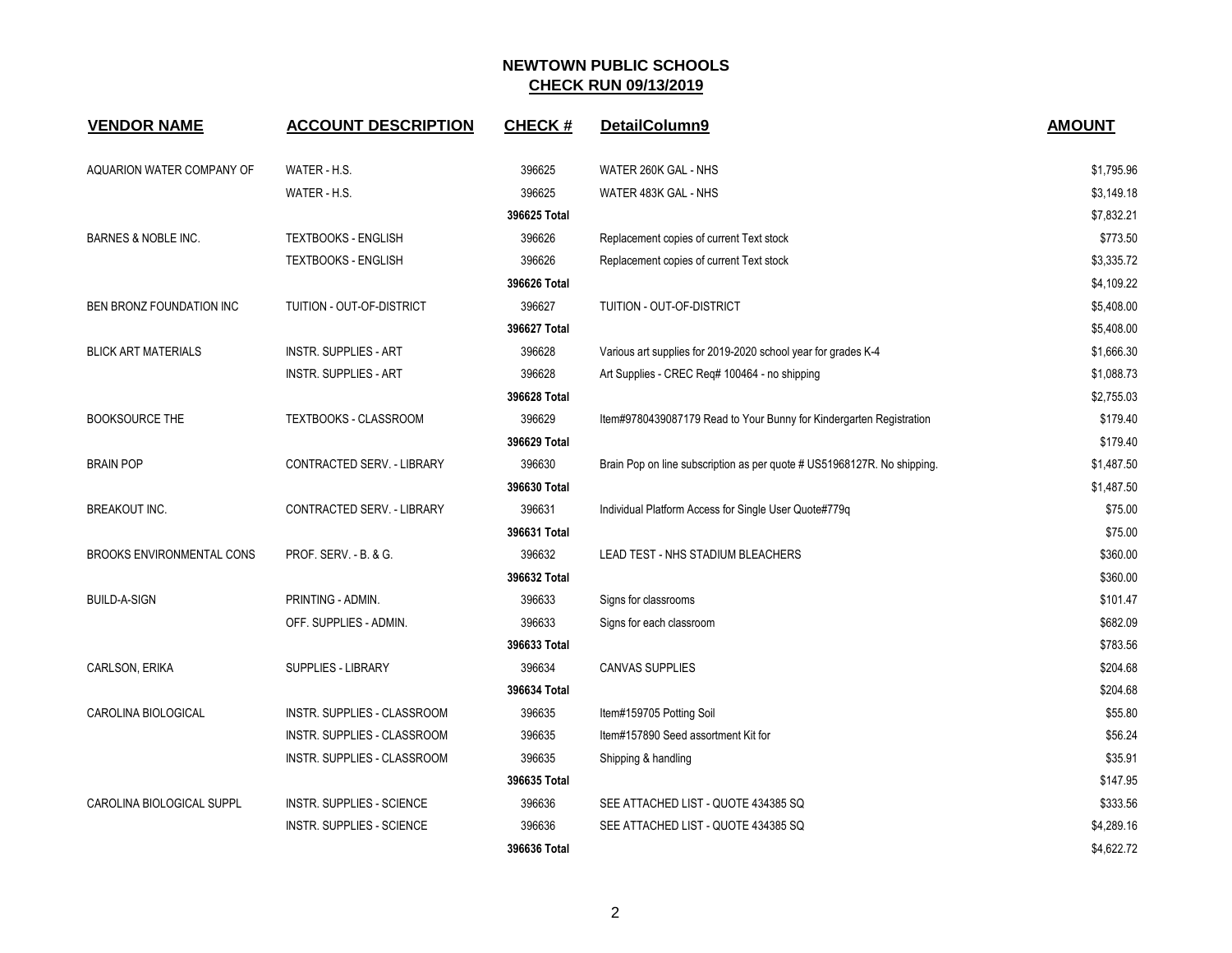| <b>VENDOR NAME</b>              | <b>ACCOUNT DESCRIPTION</b>          | <b>CHECK#</b> | DetailColumn9                                                               | <b>AMOUNT</b> |
|---------------------------------|-------------------------------------|---------------|-----------------------------------------------------------------------------|---------------|
| CDW GOVERNMENT, INC.            | EQUIPMENT - INFO. TECH.             | 396637        | Lenovo ChromeBook 14e AMD A4-9120C 4 GB Ram 32 GB CDW # 5461344             | \$4,032.00    |
|                                 | EQUIPMENT - INFO. TECH.             | 396637        | Lenovo ChromeBook 14e AMD A4-9120C 4 GB Ram 32 GB CDW # 5461344             | \$47,376.00   |
|                                 | EQUIPMENT - INFO. TECH.             | 396637        | Anywhere Cart AC CDWG Part # 5073318Mfg part # AC-CDW-36                    | \$1,560.00    |
|                                 | EQUIPMENT - INFO. TECH.             | 396637        | Anywhere Cart AC CDWG Part # 5073318Mfg part # AC-CDW-36                    | \$780.00      |
|                                 | EQUIPMENT - INFO. TECH.             | 396637        | Anywhere Cart AC CDWG Part # 5073318Mfg part # AC-CDW-36NO LOADING DOCK     | \$780.00      |
|                                 | EQUIPMENT - INFO. TECH.             | 396637        | Anywhere Cart AC CDWG Part # 5073318Mfg part # AC-CDW-36NO LOADING DOCK     | \$6,240.00    |
|                                 | EQUIPMENT - INFO. TECH.             | 396637        | Lenovo 14e ChromeBook 14 A4 9120C 8Gb Ram 64Mfg                             | \$6,768.00    |
|                                 | EQUIPMENT - INFO. TECH.             | 396637        | Anywhere Cart AC CDWG Part # 5073318                                        | \$780.00      |
|                                 | EQUIPMENT - INFO. TECH.             | 396637        | Lenovo ChromeBook 14e AMD A4-9120C 4Gb Ram 32 GB CDW # 5461344              | \$624.00      |
|                                 |                                     | 396637 Total  |                                                                             | \$68,940.00   |
| <b>CECA</b>                     | STAFF TRAIN. - LIBRARY              | 396638        | RIS LMC Specialist registration fee to attend 2019 CECA library conference. | \$225.00      |
|                                 |                                     | 396638 Total  |                                                                             | \$225.00      |
| CLEAR STREAM RECYCLING          | <b>B&amp;G SUPPLIES - CUSTODIAL</b> | 396639        | BEVERAGE MAX RECYCLING BIN - NHS STADIUM                                    | \$363.98      |
|                                 |                                     | 396639 Total  |                                                                             | \$363.98      |
| <b>CONN CUSTOM AQUATICS LLC</b> | <b>B&amp;G SUPPLIES - CUSTODIAL</b> | 396640        | SWIMMING POOL CHEMICALS - NHS                                               | \$1,102.80    |
|                                 |                                     | 396640 Total  |                                                                             | \$1,102.80    |
| CONN LIBRARY CONSORT            | CONTRACTED SERV. - LIBRARY          | 396641        | PLEASE SEE ATTACHED QUOTE for BOOKFLIX Scholastic Database Renewal          | \$654.15      |
|                                 |                                     | 396641 Total  |                                                                             | \$654.15      |
| CONNECTICUT PEST ELIMINAT       | <b>B&amp;G CONTRACTED SERV.</b>     | 396642        | PEST CONTROL - ALL SCHOOLS (AUGUST)                                         | \$900.00      |
|                                 |                                     | 396642 Total  |                                                                             | \$900.00      |
| CREATIVE LANDSCAPE DESIGN       | B. & G. IMPROVE - H.S.              | 396643        | SIDEWALK/CURB REPAIRS - NHS (PER BID DATE 7/8/19)                           | \$26,127.00   |
|                                 |                                     | 396643 Total  |                                                                             | \$26,127.00   |
| <b>CROWN TROPHY</b>             | OFF. SUPPLIES - ADMIN.              | 396644        | Engraving of plaques per attached invoice. OK to pay see attached           | \$44.00       |
|                                 |                                     | 396644 Total  |                                                                             | \$44.00       |
| CT PEDIATRIC NEUROPSYCH         | PROF. SERV. - PSYCH/MED. EVAL.      | 396645        | PROF. SERV. - PSYCH/MED. EVAL.                                              | \$1,250.00    |
|                                 |                                     | 396645 Total  |                                                                             | \$1,250.00    |
| <b>CURRICULUM ASSOCIATE LLC</b> | INSTR. SUPPLIES - CLASSROOM         | 396646        | Item#WS132-978-0-8918-7539-0 Quick Words (yellow) for Grade 2 & Grade       | \$127.20      |
|                                 | INSTR. SUPPLIES - CLASSROOM         | 396646        | Shipping & handling 10%                                                     | \$15.26       |
|                                 |                                     | 396646 Total  |                                                                             | \$142.46      |
| DEMERS, TARA                    | OTHER SUPPLIES - STAFF DEVELOP.     | 396647        | FUNDATIONS - POINTERS (EMPL. HOME)                                          | \$12.93       |
|                                 |                                     | 396647 Total  |                                                                             | \$12.93       |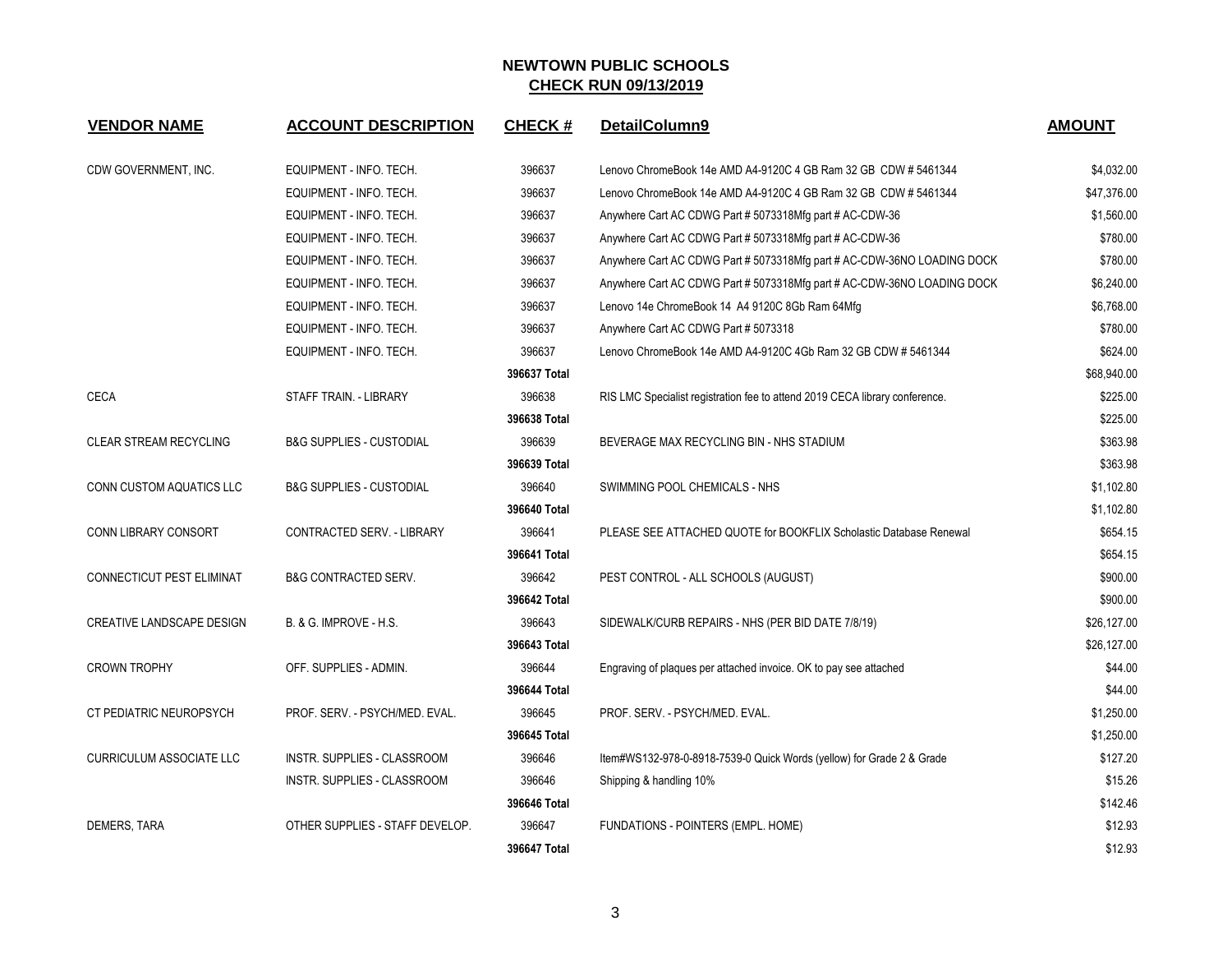| <b>VENDOR NAME</b>           | <b>ACCOUNT DESCRIPTION</b>   | <b>CHECK#</b> | DetailColumn9                                                     | <b>AMOUNT</b> |
|------------------------------|------------------------------|---------------|-------------------------------------------------------------------|---------------|
| <b>EDADVANCE</b>             | TRANS. - OUT-OF-DISTRICT     | 396648        | TRANSPORTATION JULY 2019                                          | \$85,807.68   |
|                              |                              | 396648 Total  |                                                                   | \$85,807.68   |
| EDUCATIONAL THEATRE ASSOC    | STAFF TRAIN. - CLASSROOM     | 396649        | <b>CONFERENCE REGISTRATION FEE- September 19-22</b>               | \$580.00      |
|                              |                              | 396649 Total  |                                                                   | \$580.00      |
| <b>EMJAY ENTERPRISES LLC</b> | STAFF TRAIN. - CLASSROOM     | 396650        | EXPERIENTIAL TEAM BUILDING PROGRAM H/S                            | \$750.00      |
|                              |                              | 396650 Total  |                                                                   | \$750.00      |
| ENCHANTED LEARNING, LLC      | CONTRACTED SERV. - LIBRARY   | 396651        | One year subscription to Enchanted Learning website. No shipping. | \$125.00      |
|                              |                              | 396651 Total  |                                                                   | \$125.00      |
| EVERSOURCE (ELEC-BOE)        | ELECTRICITY - H.             | 396652        | ELECTRICITY - HAW                                                 | \$4,270.50    |
|                              | ELECTRICITY - S.H.           | 396652        | ELECTRICITY - SHS                                                 | \$7,901.81    |
|                              | ELECTRICITY - M.G.           | 396652        | ELECTRICITY - MG                                                  | \$3,565.92    |
|                              | ELECTRICITY - RIS.           | 396652        | ELECTRICITY - RIS                                                 | \$18,923.64   |
|                              | ELECTRICITY - H.S.           | 396652        | ELECTRICITY - NHS                                                 | \$55,798.75   |
|                              | ELECTRICITY - H.S.           | 396652        | ELECTRICITY - NHS                                                 | \$306.65      |
|                              | ELECTRICITY - H.S.           | 396652        | ELECTRICITY - NHS                                                 | \$411.09      |
|                              | ELECTRICITY - H.S.           | 396652        | ELECTRICITY - NHS                                                 | \$115.92      |
|                              |                              | 396652 Total  |                                                                   | \$91,294.28   |
| EVERSOURCE (GAS-BOE)         | PROPANE & NATURAL GAS - HAW. | 396653        | GAS - HAW                                                         | \$746.89      |
|                              | PROPANE & NATURAL GAS - S.H. | 396653        | GAS - SHS                                                         | \$2,069.50    |
|                              | PROPANE & NATURAL GAS - M.G. | 396653        | GAS/MGS                                                           | \$1,387.23    |
|                              | PROPANE & NATURAL GAS - RIS. | 396653        | GAS / RIS                                                         | \$4,294.52    |
|                              | PROPANE & NATURAL GAS - RIS. | 396653        | GAS - RIS                                                         | \$105.97      |
|                              | PROPANE & NATURAL GAS - M.S. | 396653        | <b>GAS - NMS</b>                                                  | \$2,262.97    |
|                              | PROPANE & NATURAL GAS - H.S. | 396653        | GAS / NHS                                                         | \$92.96       |
|                              | PROPANE & NATURAL GAS - H.S. | 396653        | GAS - NHS                                                         | \$5,499.28    |
|                              |                              | 396653 Total  |                                                                   | \$16,459.32   |
| F & M ELECTRICAL SUP         | B. & G. REPAIRS - H.         | 396654        | AC REPAIR - HAWLEY                                                | \$161.20      |
|                              | B. & G. REPAIRS - M.G.       | 396654        | AC REPAIR - MG                                                    | \$152.43      |
|                              |                              | 396654 Total  |                                                                   | \$313.63      |
| FEDA, KRISTINE M.            | MEMBERSHIPS - CLASSROOM      | 396655        | EASY CBM Teacher Deluxe Membership - Only accepts CC Payments     | \$39.99       |
|                              |                              | 396655 Total  |                                                                   | \$39.99       |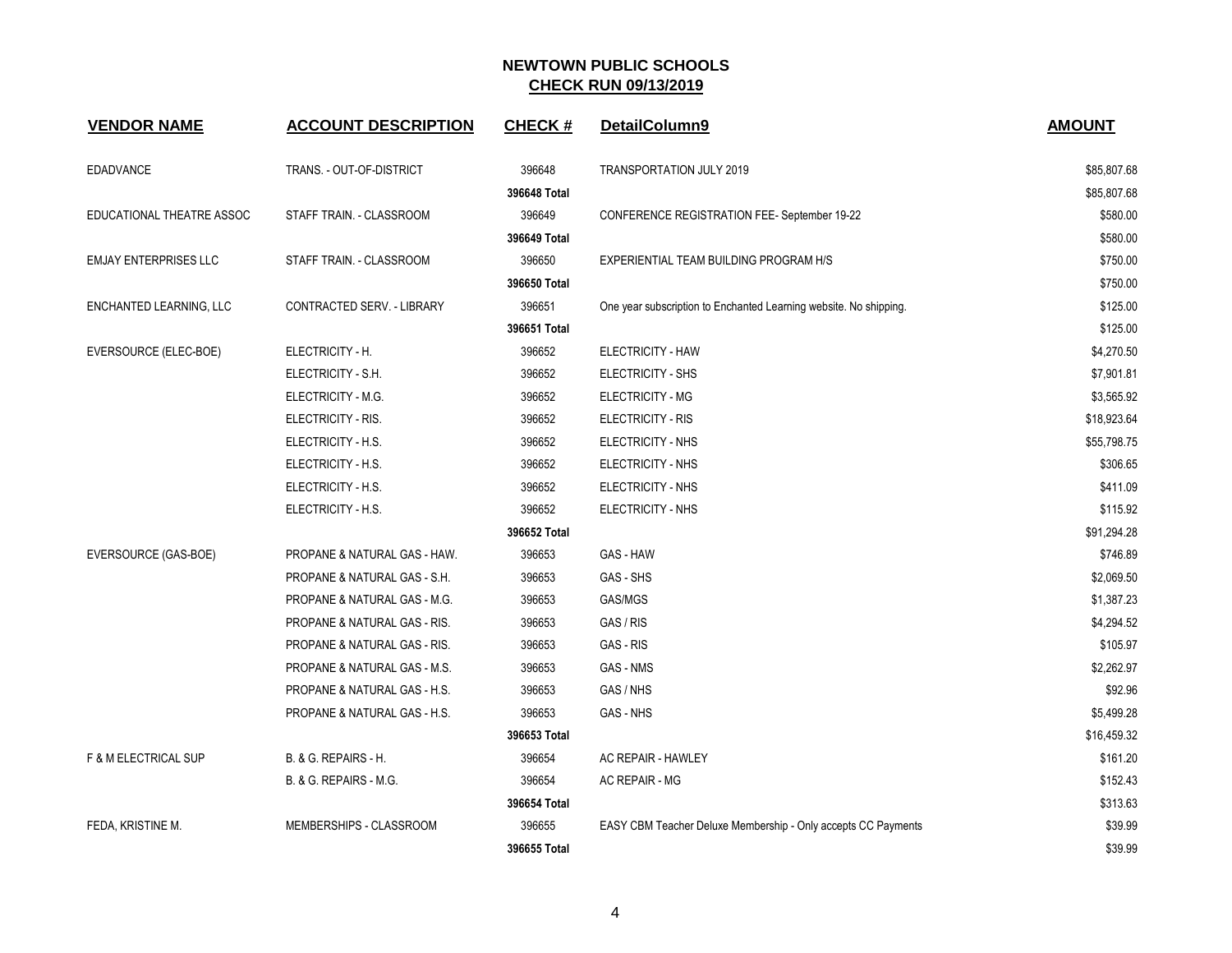| <b>VENDOR NAME</b>           | <b>ACCOUNT DESCRIPTION</b>        | <b>CHECK#</b> | DetailColumn9                                                | <b>AMOUNT</b> |
|------------------------------|-----------------------------------|---------------|--------------------------------------------------------------|---------------|
| FONOVIC, JESSICA             | <b>INSTR. SUPPLIES - MATH</b>     | 396656        | <b>GOOGLE FORMS</b>                                          | \$35.35       |
|                              | <b>MEMBERSHIPS - MATH</b>         | 396656        | <b>NSTA MEMBERSHIP</b>                                       | \$65.00       |
|                              |                                   | 396656 Total  |                                                              | \$100.35      |
| FOUNDATION SCHOOL, T         | TUITION - OUT-OF-DISTRICT         | 396657        | TUITION - OUT-OF-DISTRICT                                    | \$7,500.00    |
|                              |                                   | 396657 Total  |                                                              | \$7,500.00    |
| <b>GEMINI SYSTEMS INC.</b>   | INSTR. SUPPLIES - SP/HEAR.        | 396658        | ON LINE BEHAVIORAL AND SPEECH THERAPY VIDEO MODELING SERVICE | \$1,176.00    |
|                              |                                   | 396658 Total  |                                                              | \$1,176.00    |
| <b>GENGRAS CENTER SCHOOL</b> | <b>TUITION - OUT-OF-DISTRICT</b>  | 396659        | <b>TUITION - OUT-OF-DISTRICT</b>                             | \$10,320.00   |
|                              |                                   | 396659 Total  |                                                              | \$10,320.00   |
| <b>GRAINGER</b>              | B. & G. REPAIRS - H.S.            | 396660        | SPRAY VALVE REPLACE - NHS KITCHEN                            | \$65.58       |
|                              | <b>B&amp;G SUPPLIES - MAINT.</b>  | 396660        | SCIENCE LAB NOZZLES / GATE SPRINGS - MAINT SUPPLIES          | \$266.64      |
|                              |                                   | 396660 Total  |                                                              | \$332.22      |
| <b>GRAYSON, PAULA</b>        | STAFF TRAVEL - PUPIL SERV.        | 396661        | <b>TRAVEL FOR AUGUST</b>                                     | \$4.64        |
|                              |                                   | 396661 Total  |                                                              | \$4.64        |
| GREENFIELD, TERESA L.        | OFF. SUPPLIES - ADMIN.            | 396662        | REFRESHMENTS FOR PD                                          | \$70.42       |
|                              |                                   | 396662 Total  |                                                              | \$70.42       |
| HAYDEN-MCNEIL                | <b>INSTR. SUPPLIES - SCIENCE</b>  | 396663        | 72 WORKBOOKS BIO MEDICAL PLTW                                | \$644.40      |
|                              |                                   | 396663 Total  |                                                              | \$644.40      |
| <b>HOCON GAS OF DANBURY</b>  | FUEL FOR VEHICLES - TRANS.        | 396664        | 1571.2 GAL PROPANE                                           | \$1,690.45    |
|                              | <b>FUEL FOR VEHICLES - TRANS.</b> | 396664        | 454.70 GL PROPANE                                            | \$489.21      |
|                              | FUEL FOR VEHICLES - TRANS.        | 396664        | 163 GL PROPANE                                               | \$175.37      |
|                              | FUEL FOR VEHICLES - TRANS.        | 396664        | 55.50 GL PROPANE                                             | \$59.71       |
|                              | FUEL FOR VEHICLES - TRANS.        | 396664        | 2466.20 GL PROPANE                                           | \$2,653.38    |
|                              | FUEL FOR VEHICLES - TRANS.        | 396664        | 800 GL PROPANE                                               | \$860.72      |
|                              | <b>FUEL FOR VEHICLES - TRANS.</b> | 396664        | 1330.2 GL PROPANE                                            | \$1,431.16    |
|                              | <b>FUEL FOR VEHICLES - TRANS.</b> | 396664        | 402.8 GL PROPANE                                             | \$433.37      |
|                              | FUEL FOR VEHICLES - TRANS.        | 396664        | 67.10 GL PROPANE                                             | \$72.19       |
|                              | FUEL FOR VEHICLES - TRANS.        | 396664        | 647.9 GL PROPANE                                             | \$697.08      |
|                              | FUEL FOR VEHICLES - TRANS.        | 396664        | 100 GL PROPANE                                               | \$107.59      |
|                              | <b>FUEL FOR VEHICLES - TRANS.</b> | 396664        | 1700.30 GL PROPANE                                           | \$1,829.35    |
|                              |                                   | 396664 Total  |                                                              | \$10.499.58   |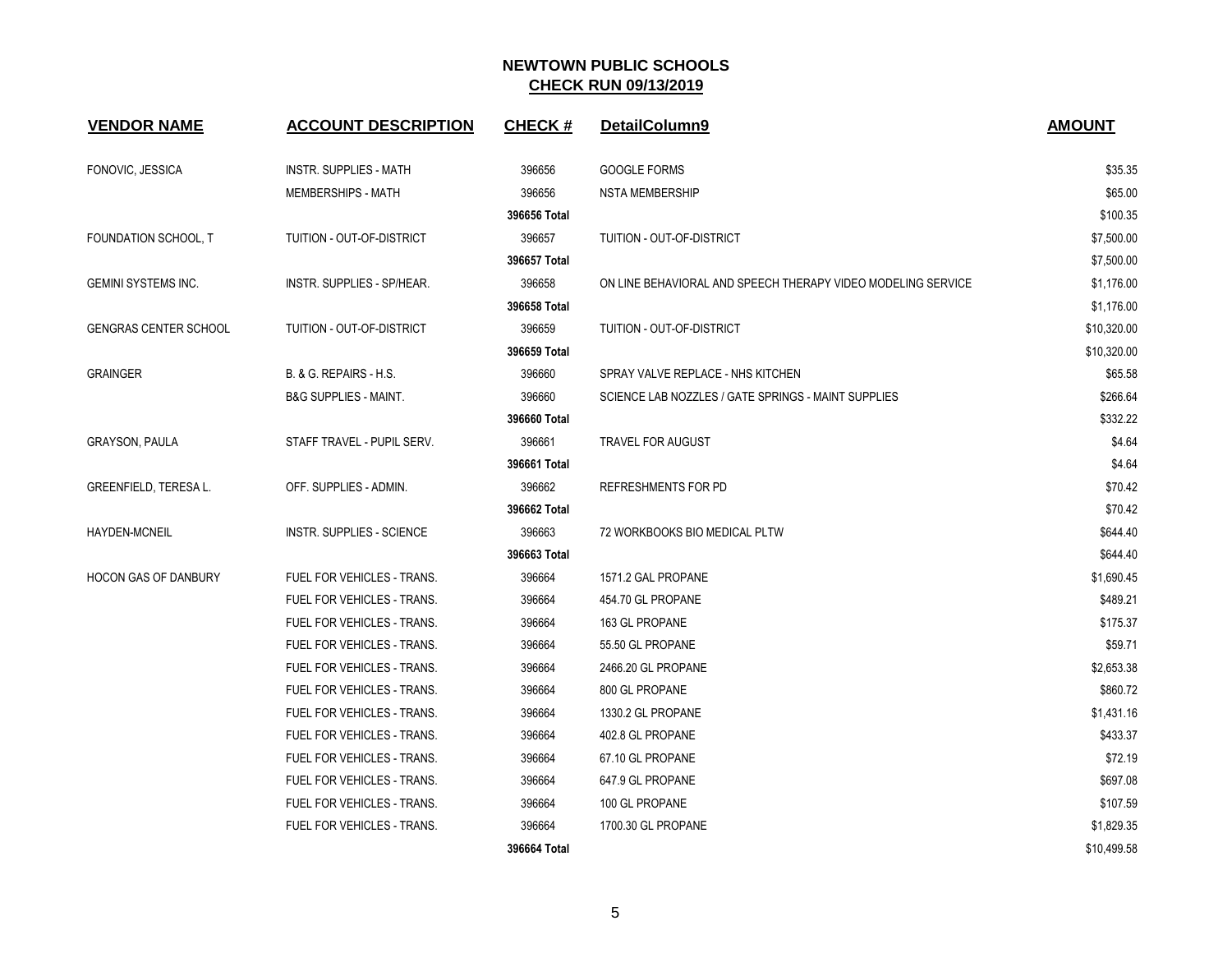| <b>VENDOR NAME</b>               | <b>ACCOUNT DESCRIPTION</b>          | <b>CHECK#</b> | DetailColumn9                                                             | <b>AMOUNT</b> |
|----------------------------------|-------------------------------------|---------------|---------------------------------------------------------------------------|---------------|
| <b>HOPE ACADEMY</b>              | TUITION - OUT-OF-DISTRICT           | 396665        | TUITION - OUT-OF-DISTRICT                                                 | \$11,345.16   |
|                                  |                                     | 396665 Total  |                                                                           | \$11,345.16   |
| <b>INFOBASE PUBLISHING</b>       | CONTRACTED SERV. - LIBRARY          | 396666        | Infobase database renewal. See attached quote. No shipping.               | \$3,237.03    |
|                                  | CONTRACTED SERV. - LIBRARY          | 396666        | Assorted Databases for 2019 - 2020. See attached quote.                   | \$4,646.41    |
|                                  |                                     | 396666 Total  |                                                                           | \$7,883.44    |
| <b>INGERSOLL AUTO OF DANBURY</b> | <b>REPAIRS - MAINT.</b>             | 396667        | <b>COURIER VEHICLE REPAIR NT55</b>                                        | \$427.30      |
|                                  |                                     | 396667 Total  |                                                                           | \$427.30      |
| INTERSTATE & LAKELAND LUM        | B. & G. REPAIRS - RIS.              | 396668        | STAGE BOARD BROKEN - RIS                                                  | \$25.80       |
|                                  | B. & G. REPAIRS - RIS.              | 396668        | STAGE BOARD BROKEN - RIS                                                  | $(\$25.00)$   |
|                                  |                                     | 396668 Total  |                                                                           | \$0.80        |
| <b>ITSAVVY LLC</b>               | INSTR. SUPPLIES - INFO. TECH.       | 396669        | UR10 Koss portable headphone, mfg part #192039 - Part #16950780           | \$415.01      |
|                                  | INSTR. SUPPLIES - INFO. TECH.       | 396669        | UR10 Koss portable headphone, mfg part #192039 - Part #16950780           | \$70.64       |
|                                  | INSTR. SUPPLIES - INFO. TECH.       | 396669        | Part #16452947 Cat 6 patch Cable Blue no boot 7 ft Mfg part #11X6-22407   | \$480.00      |
|                                  | INSTR. SUPPLIES - INFO. TECH.       | 396669        | Part # 22037150 Cat 6 Patch Cable blue no boot 3 ft Mfg part # 11X6-22803 | \$130.00      |
|                                  |                                     | 396669 Total  |                                                                           | \$1,095.65    |
| <b>IXL LEARNING</b>              | CONTRACTED SERV. - MATH             | 396670        | IXL Site License Math - 600 students@ \$7 per student                     | \$4,200.00    |
| <b>IXL LEARNING</b>              | CONTRACTED SERV. - READING          | 396670        | IXL Site License ELA upgrade 600 students $@$ \$5 per student             | \$3,000.00    |
|                                  |                                     | 396670 Total  |                                                                           | \$7,200.00    |
| J.C. MUSIC, LLC                  | <b>REPAIRS - MUSIC</b>              | 396671        | Music repairs estimate 6/15/19. free shipping                             | \$1,201.00    |
|                                  |                                     | 396671 Total  |                                                                           | \$1,201.00    |
| <b>JUNIOR LIBRARY GUILD</b>      | <b>SUPPLIES - LIBRARY</b>           | 396672        | Monthly subscription for books Aug. 2019-July 2020. No Shipping           | \$1,786.30    |
|                                  |                                     | 396672 Total  |                                                                           | \$1,786.30    |
| KUROSKI, THOMAS M.               | <b>INSTR. SUPPLIES - SCIENCE</b>    | 396673        | STARBURST CANDY                                                           | \$7.48        |
|                                  |                                     | 396673 Total  |                                                                           | \$7.48        |
| <b>KURTZ BROS</b>                | <b>INSTR. SUPPLIES - ART</b>        | 396674        | Instructional supplies - Art Free shipping                                | \$345.57      |
|                                  |                                     | 396674 Total  |                                                                           | \$345.57      |
| LAKESHORE LEARNING M             | INSTR. SUPPLIES - CLASSROOM         | 396675        | Item#RR630 Draw and Write Journals                                        | \$209.94      |
|                                  | INSTR. SUPPLIES - CLASSROOM         | 396675        | Item#RR631 Draw and Write Journals                                        | \$18.95       |
|                                  | INSTR. SUPPLIES - CLASSROOM         | 396675        | Shipping & handling 10%                                                   | \$34.33       |
|                                  |                                     | 396675 Total  |                                                                           | \$263.22      |
| LISEE, JASON                     | <b>B&amp;G SUPPLIES - CUSTODIAL</b> | 396676        | <b>CUSTODIAN SHOES</b>                                                    | \$150.00      |
|                                  |                                     | 396676 Total  |                                                                           | \$150.00      |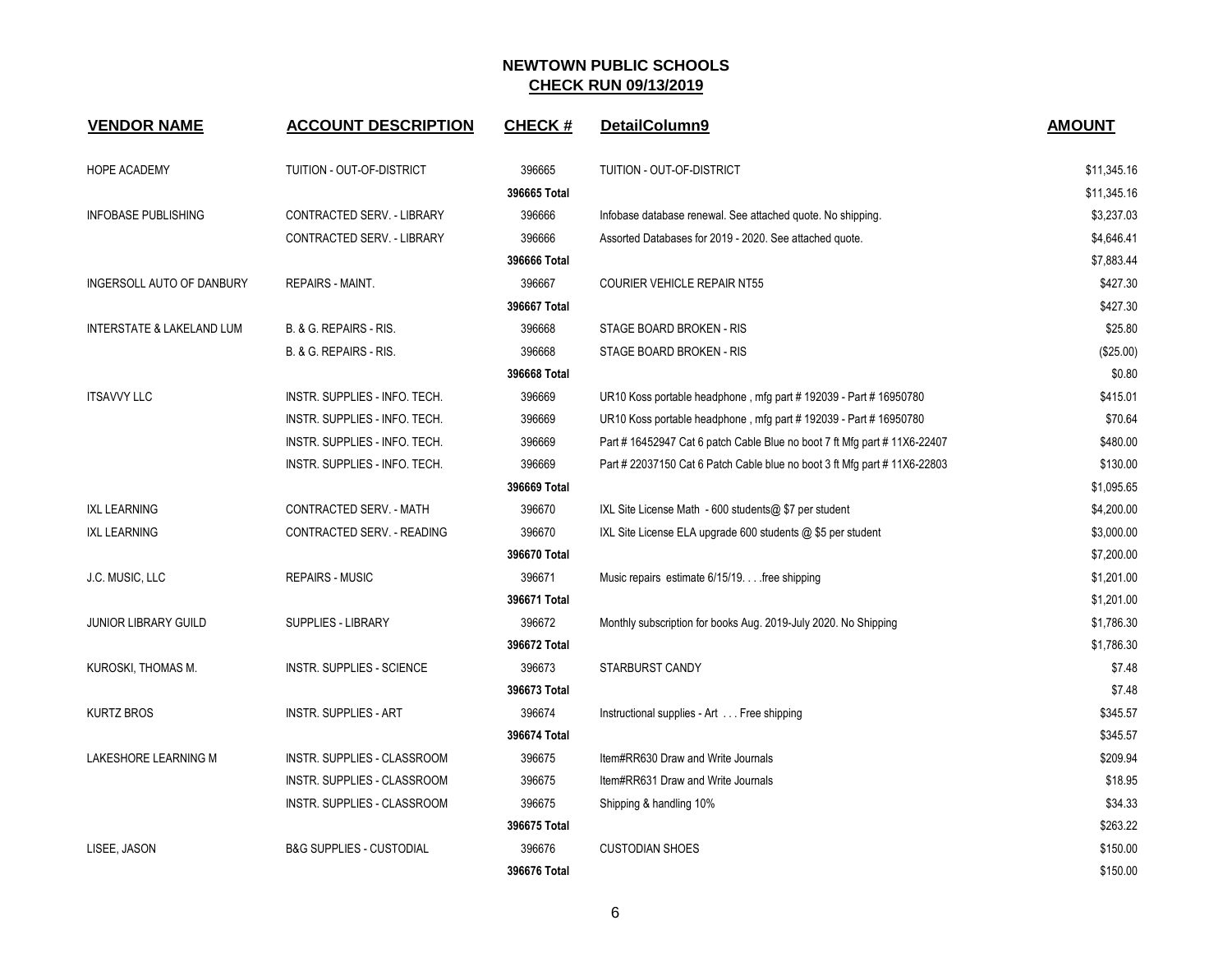| <b>VENDOR NAME</b>       | <b>ACCOUNT DESCRIPTION</b>          | <b>CHECK#</b> | DetailColumn9                                                 | <b>AMOUNT</b> |
|--------------------------|-------------------------------------|---------------|---------------------------------------------------------------|---------------|
| LUBIN, DEBORAH           | STAFF TRAVEL - STAFF DEVELOP.       | 396677        | <b>WILSON TRAINING TRAVEL</b>                                 | \$120.62      |
|                          |                                     | 396677 Total  |                                                               | \$120.62      |
| LUDVINSKY, KENNETH       | <b>B&amp;G SUPPLIES - CUSTODIAL</b> | 396678        | custodian shoes                                               | \$148.84      |
|                          |                                     | 396678 Total  |                                                               | \$148.84      |
| MASON W.B. INC.          | <b>INSTR. SUPPLIES - ART</b>        | 396679        | Art Supplies - See attached no shipping                       | \$94.39       |
|                          | <b>INSTR. SUPPLIES - ART</b>        | 396679        | Art Supplies - See attached no shipping                       | (\$94.39)     |
|                          | <b>INSTR. SUPPLIES - ART</b>        | 396679        | Art Supplies - See attached no shipping                       | \$10.96       |
|                          | <b>INSTR. SUPPLIES - ART</b>        | 396679        | Art Supplies - See attached no shipping                       | \$313.15      |
|                          | <b>INSTR. SUPPLIES - ART</b>        | 396679        | Art Supplies - See attached no shipping                       | \$219.55      |
|                          | INSTR. SUPPLIES - CLASSROOM         | 396679        | Supplies, comp books, paper, see attached, no shipping        | \$12.54       |
|                          | INSTR. SUPPLIES - CLASSROOM         | 396679        | Supplies, comp books, paper, see attached, no shipping        | \$54.10       |
|                          | INSTR. SUPPLIES - CLASSROOM         | 396679        | White copy paper, tissues and construcion paper for grade K-4 | \$399.34      |
|                          | INSTR. SUPPLIES - CLASSROOM         | 396679        | Pencil Top Erasers S/144 - no shipp                           | \$65.80       |
|                          | INSTR. SUPPLIES - CLASSROOM         | 396679        | Copy paper & office supplies - no shipping                    | \$811.28      |
|                          | INSTR. SUPPLIES - CLASSROOM         | 396679        | Clipboards - no shipping                                      | \$59.11       |
|                          |                                     | 396679 Total  |                                                               | \$1,945.83    |
| MCFADDEN, BETTY          | POSTAGE - ADMIN.                    | 396680        | <b>POSTAGE</b>                                                | \$275.00      |
|                          |                                     | 396680 Total  |                                                               | \$275.00      |
| MCGOLDRICK, AMY          | MEMBERSHIPS - GUIDANCE              | 396681        | <b>MEMBERSHIP RENEWAL</b>                                     | \$189.00      |
|                          |                                     | 396681 Total  |                                                               | \$189.00      |
| MEYER WILLIAM B.INC.     | OFF. SUPPLIES - PUPIL SERV.         | 396682        | OFF PREMISE SERVICES - RECORD STORAGE                         | \$116.42      |
|                          |                                     | 396682 Total  |                                                               | \$116.42      |
| MORSE & CO, E.A.         | <b>B&amp;G SUPPLIES - CUSTODIAL</b> | 396683        | 2 BACKPACK VACS @ \$436.67 - HOM                              | \$873.34      |
|                          |                                     | 396683 Total  |                                                               | \$873.34      |
| MULVANEY MECHANICAL INC. | <b>EMERGENCY REPAIRS - RIS.</b>     | 396684        | REPLACE BOILER SECTION #3 - RIS                               | \$6,544.00    |
|                          | B. & G. REPAIRS - H.S.              | 396684        | INVESTIGATE AUDITORIUM ROOF DRAIN LEAK - NHS                  | \$1,060.43    |
|                          |                                     | 396684 Total  |                                                               | \$7,604.43    |
| MURPHY, ELIZABETH        | OFF. SUPPLIES - ADMIN.              | 396685        | BREAKFAST WITH THE PRINCIPAL                                  | \$49.16       |
|                          |                                     | 396685 Total  |                                                               | \$49.16       |
| N & S ELECTRIC INC,      | CAPITAL OUTLAY                      | 396686        | INSTALLATION OF LIGHTNING PROTECTION SYSTEM AT S/H            | \$7,273.00    |
|                          | <b>CAPITAL OUTLAY</b>               | 396686        | INSTALLATION OF LIGHTNING PROTECTION SYSTEM AT S/H            | \$45,034.75   |
|                          |                                     | 396686 Total  |                                                               | \$52,307.75   |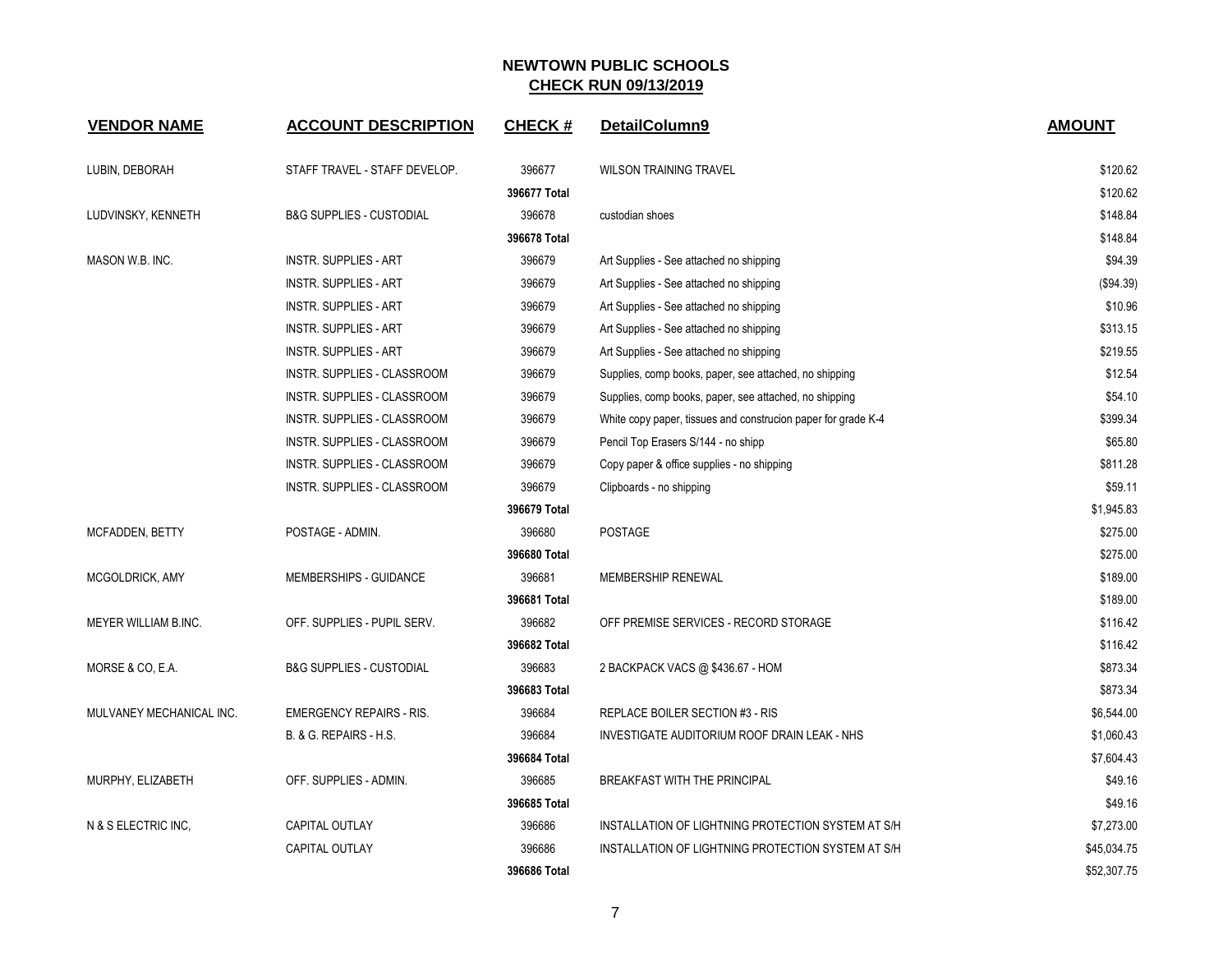| <b>VENDOR NAME</b>        | <b>ACCOUNT DESCRIPTION</b>      | <b>CHECK#</b> | DetailColumn9                                                                                  | <b>AMOUNT</b> |
|---------------------------|---------------------------------|---------------|------------------------------------------------------------------------------------------------|---------------|
| <b>NAEA</b>               | STAFF TRAIN. - CLASSROOM        | 396687        | Active Professional membership renewal. See attached invoice.                                  | \$100.00      |
|                           |                                 | 396687 Total  |                                                                                                | \$100.00      |
| NAGEL ELECTRIC LLC        | <b>EMERGENCY REPAIRS - M.S.</b> | 396688        | C WING OFFICE AC REPAIR - NMS                                                                  | \$1,470.20    |
|                           | <b>EMERGENCY REPAIRS - H.S.</b> | 396688        | AUTO SHOP CONTACTOR INSTALL - NHS                                                              | \$425.00      |
|                           |                                 | 396688 Total  |                                                                                                | \$1,895.20    |
| <b>NASCO</b>              | <b>INSTR. SUPPLIES - ART</b>    | 396689        | Instructional supplies - Art free shipping                                                     | \$5.67        |
|                           | <b>INSTR. SUPPLIES - ART</b>    | 396689        | Instructional supplies - Art free shipping                                                     | \$62.83       |
|                           |                                 | 396689 Total  |                                                                                                | \$68.50       |
| NATIONAL INTERSCHOLASTIC  | <b>INSTR. SUPPLIES - SPORTS</b> | 396690        | Ref. Inv#200084722 (attached) 2019 National Athletic Directors Conference                      | \$340.00      |
|                           |                                 | 396690 Total  |                                                                                                | \$340.00      |
| NORCOM CT                 | <b>REPAIRS - SECURITY</b>       | 396691        | General Cleaning of all fixed two-way Motorola radio equipment at all schools & Central Office | \$500.00      |
|                           |                                 | 396691 Total  |                                                                                                | \$500.00      |
| OAK HILL PUBLISHING COMPA | INSTR. SUPPLIES - SOC. STUDIES  | 396692        | Student copies of The U.S. Constitution and Fascinating Facts About It.                        | \$500.00      |
|                           | INSTR. SUPPLIES - SOC. STUDIES  | 396692        | Shipping fee.                                                                                  | \$75.00       |
|                           |                                 | 396692 Total  |                                                                                                | \$575.00      |
| ON-SITE SHREDDING         | OFF. SUPPLIES - ADMIN.          | 396693        | Shredding services for 2019-2020 year.                                                         | \$32.50       |
|                           |                                 | 396693 Total  |                                                                                                | \$32.50       |
| ORIGO EDUCATION           | TEXTBOOKS - CLASSROOM           | 396694        | Item #S2J5182 SS 2.0 Student Journal Grade K-English                                           | \$828.80      |
|                           | TEXTBOOKS - CLASSROOM           | 396694        | Item#S2P5252 SS 2.0 Practice Book Grade K - English                                            | \$828.80      |
|                           | TEXTBOOKS - CLASSROOM           | 396694        | Item#S2J6492 SS 2.0 Student Journals Grade 1 - English                                         | \$1,583.55    |
|                           | TEXTBOOKS - CLASSROOM           | 396694        | Item#S2J6322 SS 2.0 Student Journals Grade 2 - English                                         | \$1,468.80    |
|                           | TEXTBOOKS - CLASSROOM           | 396694        | Item#S2J6252 SS 2.0 Student Journals Grade 3 - English                                         | \$1,399.95    |
|                           | TEXTBOOKS - CLASSROOM           | 396694        | Item#S2J6182 SS 2.0 Student journals Grade 4 - English                                         | \$1,698.30    |
|                           | TEXTBOOKS - CLASSROOM           | 396694        | Shipping & Handling 10%                                                                        | \$780.82      |
|                           | TEXTBOOKS - CLASSROOM           | 396694        | K-Student Journals #S2J-656 2                                                                  | \$1,445.85    |
|                           | TEXTBOOKS - CLASSROOM           | 396694        | 1st Student Journals #S2J 649 2                                                                | \$1,078.65    |
|                           | TEXTBOOKS - CLASSROOM           | 396694        | 2nd Student Journals #S2J 632 2                                                                | \$1,836.00    |
|                           | TEXTBOOKS - CLASSROOM           | 396694        | 3rd Student Journals #S2J 625 2                                                                | \$1,721.25    |
|                           | TEXTBOOKS - CLASSROOM           | 396694        | 4th Student Journals #S2J 618 2                                                                | \$1,836.00    |
|                           | TEXTBOOKS - CLASSROOM           | 396694        | Shipping                                                                                       | \$791.78      |
|                           |                                 | 396694 Total  |                                                                                                | \$17,298.55   |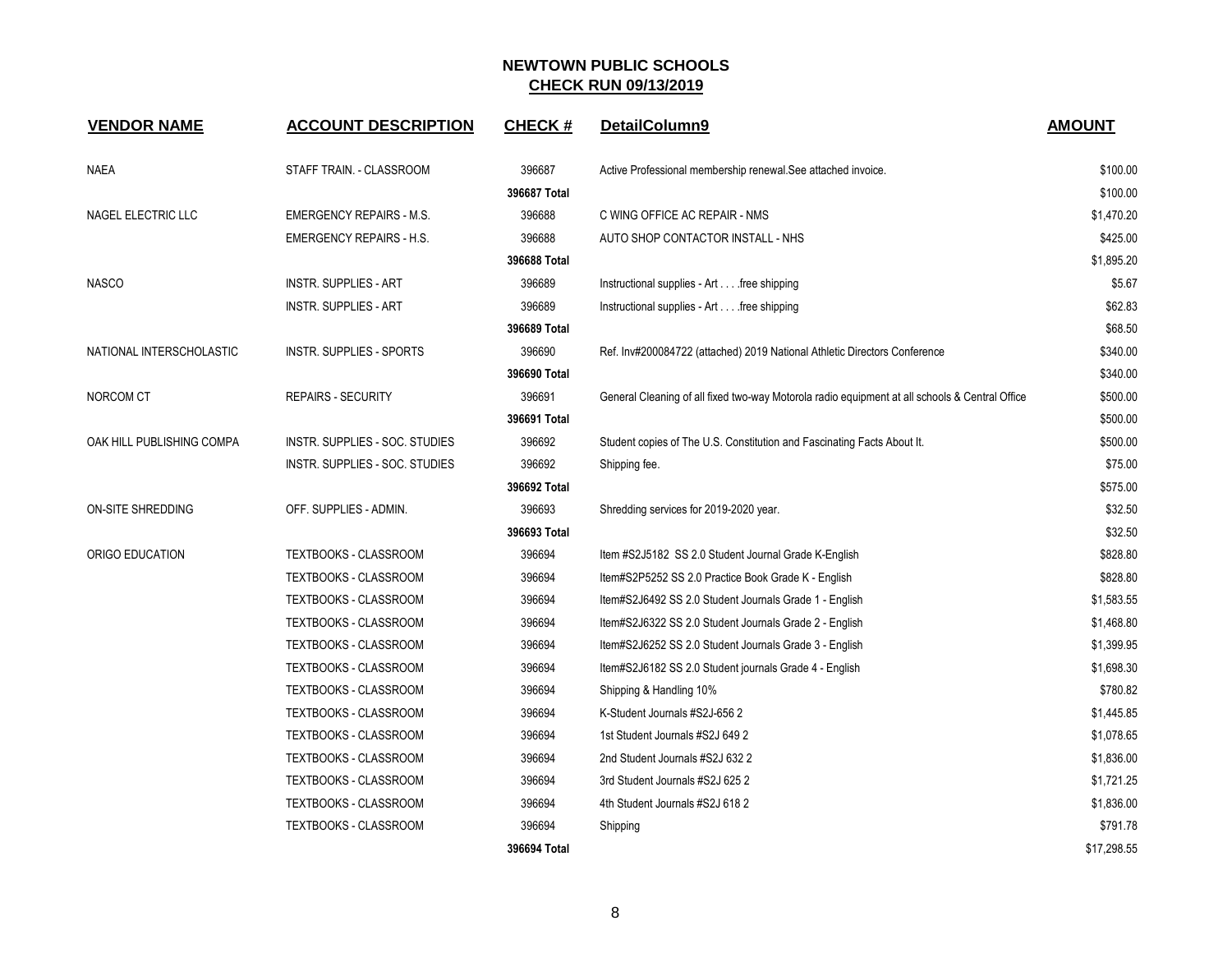| <b>VENDOR NAME</b>        | <b>ACCOUNT DESCRIPTION</b>       | <b>CHECK#</b> | DetailColumn9                                                                     | <b>AMOUNT</b> |
|---------------------------|----------------------------------|---------------|-----------------------------------------------------------------------------------|---------------|
| <b>OVERDRIVE</b>          | <b>SUPPLIES - LIBRARY</b>        | 396695        | Purchase of additional content credit for electronic/audio books. No shipping.    | \$2,000.00    |
|                           |                                  | 396695 Total  |                                                                                   | \$2,000.00    |
| PALOIAN, RICHARD S.       | STAFF TRAIN. - B&G ADMIN.        | 396696        | ELECTRICIAN LICENSE RENEWAL                                                       | \$120.00      |
|                           |                                  | 396696 Total  |                                                                                   | \$120.00      |
| <b>PASCO SCIENTIFIC</b>   | <b>INSTR. SUPPLIES - SCIENCE</b> | 396697        | UI-5001 UNIVERSAL INTERFACE QUOTE QT112690                                        | \$2,870.96    |
|                           | <b>INSTR. SUPPLIES - SCIENCE</b> | 396697        | SB-9631B PRECISION DIGITL MULTIMETER                                              | \$218.00      |
|                           | <b>INSTR. SUPPLIES - SCIENCE</b> | 396697        | SHIPPING AND HANDLING EMAILED TO SPAULSON@PASCO.COM                               | \$49.00       |
|                           |                                  | 396697 Total  |                                                                                   | \$3,137.96    |
| PEAR DECK                 | INSTR. SUPPLIES - COMPUTER ED.   | 396698        | One Year Premium @ educator rate for smithr@newtown.k12.ct.us. See attached quote | \$149.99      |
|                           |                                  | 396698 Total  |                                                                                   | \$149.99      |
| PEARSON EDUCATION INC. 6  | TEXTBOOKS - CLASSROOM            | 396699        | WTW Within Word 10-Pack #978-142843-1386                                          | \$309.51      |
|                           |                                  | 396699 Total  |                                                                                   | \$309.51      |
| PELLIGRA, CAROL           | <b>INSTR. SUPPLIES - ART</b>     | 396700        | POTTER WHELL REPAIR                                                               | \$11.40       |
|                           |                                  | 396700 Total  |                                                                                   | \$11.40       |
| PERKINS SCHOOL FOR THE BL | TUITION - OUT-OF-DISTRICT        | 396701        | <b>TUITION - OUT-OF-DISTRICT</b>                                                  | \$24,195.80   |
|                           |                                  | 396701 Total  |                                                                                   | \$24,195.80   |
| PETTY CASH - HOM          | POSTAGE - ADMIN.                 | 396702        | HOM petty cash                                                                    | \$7.85        |
|                           |                                  | 396702 Total  |                                                                                   | \$7.85        |
| PETTY CASH - P/P          | OFF. SUPPLIES - PUPIL SERV.      | 396703        | <b>POSTAGE</b>                                                                    | \$32.20       |
|                           | <b>INSTR. SUPPLIES - GIFTED</b>  | 396703        | PRE-K                                                                             | \$24.96       |
|                           | INSTR. SUPPLIES - GIFTED         | 396703        | <b>GIFTED PROGRAM</b>                                                             | \$49.55       |
|                           | <b>INSTR. SUPPLIES - GIFTED</b>  | 396703        | <b>GIFTED PROGRAM</b>                                                             | \$12.16       |
|                           | INSTR. SUPPLIES - SP. ED. PREK-8 | 396703        | PRE-SCHOOL SUPPLIES                                                               | \$47.45       |
|                           | INSTR. SUPPLIES - SP. ED. PREK-8 | 396703        | PRE-K                                                                             | \$58.54       |
|                           |                                  | 396703 Total  |                                                                                   | \$224.86      |
| PETTY CASH - S/H          | POSTAGE - ADMIN.                 | 396704        | PETTY CASH                                                                        | \$13.70       |
|                           | OFF. SUPPLIES - ADMIN.           | 396704        | PETTY CASH                                                                        | \$46.14       |
|                           | INSTR. SUPPLIES - CLASSROOM      | 396704        | PETTY CASH                                                                        | \$17.99       |
|                           |                                  | 396704 Total  |                                                                                   | \$77.83       |
| PRO-ED                    | INSTR. SUPPLIES - PSYCH.         | 396705        | CAS 2 EXAMINER RECORD FORM ITEM 14307                                             | \$96.00       |
|                           | INSTR. SUPPLIES - PSYCH.         | 396705        | <b>SHIPPING</b>                                                                   | \$9.60        |
|                           |                                  | 396705 Total  |                                                                                   | \$105.60      |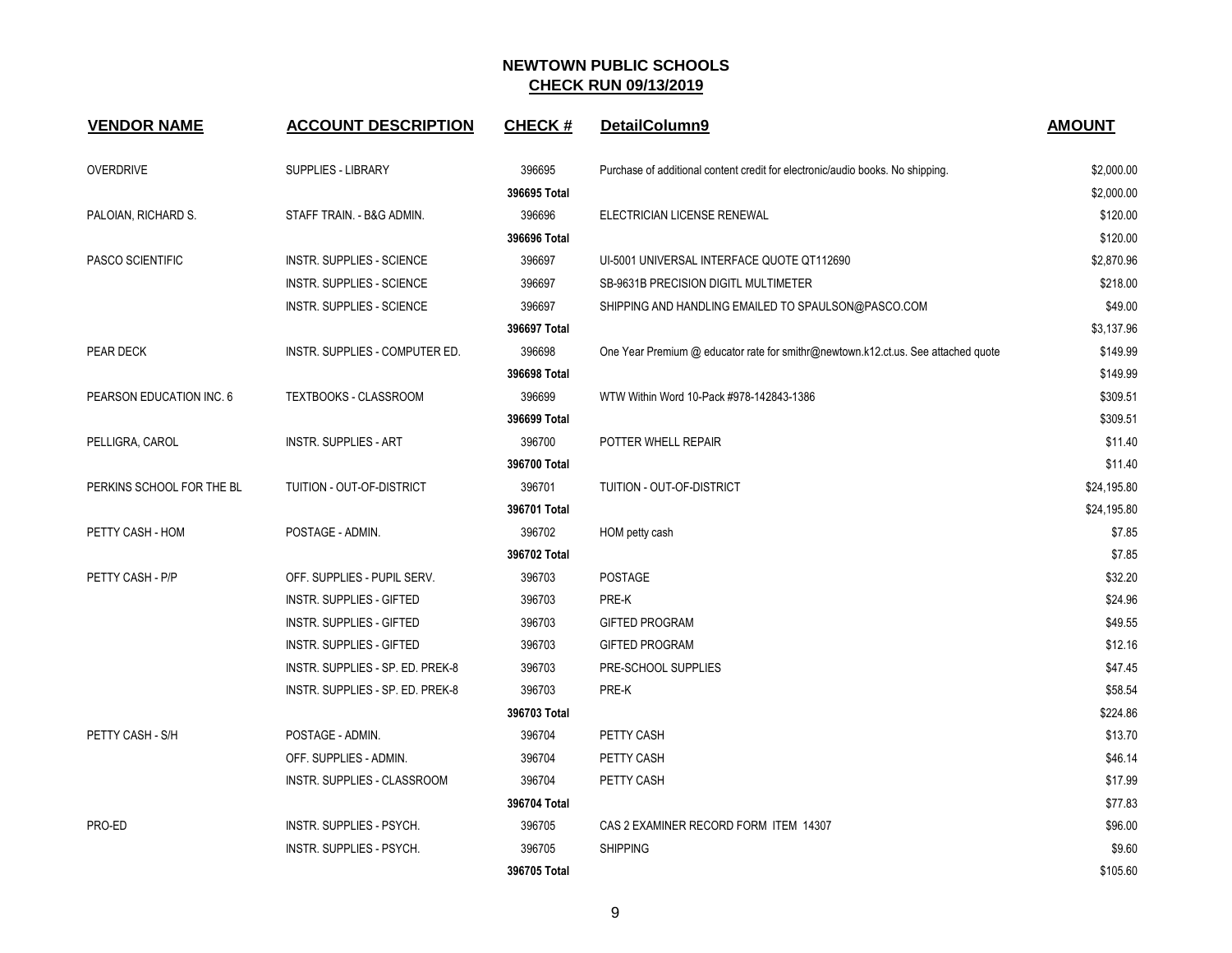| <b>VENDOR NAME</b>            | <b>ACCOUNT DESCRIPTION</b>       | <b>CHECK#</b> | DetailColumn9                                                               | <b>AMOUNT</b> |
|-------------------------------|----------------------------------|---------------|-----------------------------------------------------------------------------|---------------|
| PROJECT ADVENTURE 2           | STAFF TRAIN. - ADMIN.            | 396706        | Full Value Training for RIS Leadership Retreat --August 13, 2019            | \$2,790.00    |
|                               |                                  | 396706 Total  |                                                                             | \$2,790.00    |
| PROQUEST LLC                  | CONTRACTED SERV. - LIBRARY       | 396707        | Proquest Databases renewal. See attached quote. No shipping                 | \$2,961.25    |
|                               |                                  | 396707 Total  |                                                                             | \$2,961.25    |
| <b>QUILL CORPORATION</b>      | <b>INSTR. SUPPLIES - ART</b>     | 396708        | Instructional supplies - Art                                                | \$22.40       |
|                               | INSTR. SUPPLIES - CLASSROOM      | 396708        | Class room supplies Free shipping                                           | \$68.80       |
|                               | INSTR. SUPPLIES - CLASSROOM      | 396708        | Class room supplies Free shipping                                           | \$107.51      |
|                               | INSTR. SUPPLIES - CLASSROOM      | 396708        | Classroom supplies free shipping                                            | \$87.14       |
|                               | INSTR. SUPPLIES - CLASSROOM      | 396708        | Classroom supplies free shipping                                            | \$141.86      |
|                               |                                  | 396708 Total  |                                                                             | \$427.71      |
| <b>REALLY GOOD STUFF INC.</b> | INSTR. SUPPLIES - CLASSROOM      | 396709        | Kinder Supplies & Classroom Library Baskets                                 | \$407.05      |
|                               | INSTR. SUPPLIES - CLASSROOM      | 396709        | Classroon supplies for Literacy, grade 3 and grade 4                        | \$577.26      |
|                               | INSTR. SUPPLIES - CLASSROOM      | 396709        | Everyday Pocket Chart, Order # 1479                                         | \$209.93      |
|                               | INSTR. SUPPLIES - CLASSROOM      | 396709        | Pocket Chart Rings, Order #704048                                           | \$11.96       |
|                               | INSTR. SUPPLIES - CLASSROOM      | 396709        | Classroom Library Rack, Order # 162                                         | \$105.21      |
|                               | INSTR. SUPPLIES - CLASSROOM      | 396709        | Shipping and Handling Charges                                               | \$39.25       |
|                               | INSTR. SUPPLIES - CLASSROOM      | 396709        | Item# 162002 Chapter Book Bins with dividers (Set of 4 - Neon)              | \$275.12      |
|                               | INSTR. SUPPLIES - CLASSROOM      | 396709        | Shipping & Handling 10%                                                     | \$33.01       |
|                               |                                  | 396709 Total  |                                                                             | \$1,658.79    |
| <b>RENAISSANCE LEARNING</b>   | CONTRACTED SERV. - READING       | 396710        | Partial hosting fee for AR. (Shared with LMC)                               | \$375.00      |
|                               |                                  | 396710 Total  |                                                                             | \$375.00      |
| ROCHESTER 100 INC.            | INSTR. SUPPLIES - CLASSROOM      | 396711        | Nicky s Communicator Folders - Engl                                         | \$438.75      |
|                               | INSTR. SUPPLIES - CLASSROOM      | 396711        | Nicky s Communicator Folders - English - Navy Blue - Standard free shipping | \$438.75      |
|                               |                                  | 396711 Total  |                                                                             | \$877.50      |
| RYAN, TRACY                   | STAFF TRAVEL - SP. ED. PREK-8    | 396712        | TRAVEL 8/26/19-9/6/19                                                       | \$49.94       |
|                               |                                  | 396712 Total  |                                                                             | \$49.94       |
| <b>SCHOLASTIC MAGAZINES</b>   | <b>TEXTBOOKS - ENGLISH</b>       | 396713        | 3 class sets of 30- SCOPE Magazine for LA Dept.                             | \$899.10      |
|                               | <b>INSTR. SUPPLIES - READING</b> | 396713        | Action Magazines and Scope Magazines with teacher access online.            | \$214.28      |
|                               |                                  | 396713 Total  |                                                                             | \$1,113.38    |
| <b>SCHOOL SPECIALTY</b>       | INSTR. SUPPLIES - CLASSROOM      | 396714        | Various classroom supplies for literacy and math for grades K-4.            | \$1,933.40    |
|                               | INSTR. SUPPLIES - CLASSROOM      | 396714        | Various classroom supplies for literacy and math for grades K-4.            | (\$112.25)    |
|                               | INSTR. SUPPLIES - CLASSROOM      | 396714        | Various classroom supplies for Grades K-4 and office school supplies.       | \$671.80      |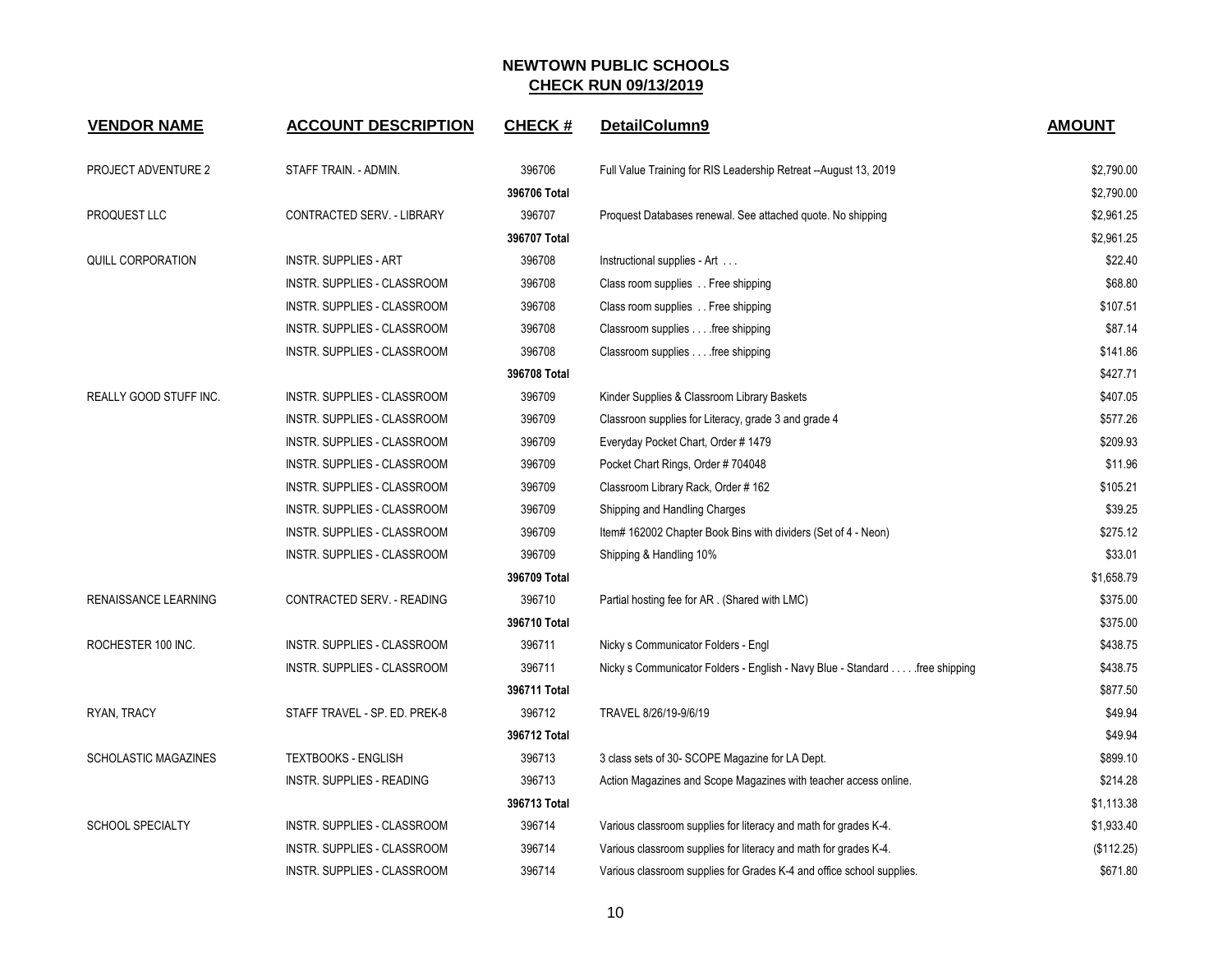| <b>VENDOR NAME</b>        | <b>ACCOUNT DESCRIPTION</b>     | <b>CHECK#</b> | DetailColumn9                                                    | <b>AMOUNT</b> |
|---------------------------|--------------------------------|---------------|------------------------------------------------------------------|---------------|
| <b>SCHOOL SPECIALTY</b>   | INSTR. SUPPLIES - CLASSROOM    | 396714        | Classroom supplies for Grades 2 and 1 and SPED                   | \$833.09      |
|                           | INSTR. SUPPLIES - CLASSROOM    | 396714        | Classroom supplies for Grade K                                   | \$556.64      |
|                           | INSTR. SUPPLIES - CLASSROOM    | 396714        | Classroom supplies for Grade 4 and office for Gr K-4.            | \$1,295.66    |
|                           | INSTR. SUPPLIES - CLASSROOM    | 396714        | Variuos classroom supplies for Grade 3 and office for grades K-4 | \$453.56      |
|                           | <b>INSTR. SUPPLIES - MUSIC</b> | 396714        | Clipboards for classroom                                         | \$17.76       |
|                           | <b>SUPPLIES - LIBRARY</b>      | 396714        | Instructional supplies for LMC                                   | \$125.40      |
|                           | INSTR. SUPPLIES - CLASSROOM    | 396714        | Instructional supplies for grades K-4                            | \$401.25      |
|                           | INSTR. SUPPLIES - CLASSROOM    | 396714        | Reading Materials/Words I Use When I Write Class set             | \$196.90      |
|                           | INSTR. SUPPLIES - CLASSROOM    | 396714        | Spelling Composition Books for grades 3&4                        | \$318.75      |
|                           | INSTR. SUPPLIES - CLASSROOM    | 396714        | Supplies for classooms and Grade 2                               | \$305.19      |
|                           |                                | 396714 Total  |                                                                  | \$6,997.15    |
| SECURE ECO SHRED          | CONTRACTED SERV. - ADMIN.      | 396715        | Encumber for monthly shredding                                   | \$35.00       |
|                           |                                | 396715 Total  |                                                                  | \$35.00       |
| SHANAHAN, GINA            | INSTR. SUPPLIES - CLASSROOM    | 396716        | <b>CLASSROOM SUPPLIES</b>                                        | \$100.00      |
|                           |                                | 396716 Total  |                                                                  | \$100.00      |
| SHAPIRO, KIMBERLY         | INSTR. SUPPLIES - CLASSROOM    | 396717        | GAMES & BOOKS                                                    | \$100.00      |
|                           |                                | 396717 Total  |                                                                  | \$100.00      |
| SMITH, RACHEL             | INSTR. SUPPLIES - COMPUTER ED. | 396718        | <b>CLASS SUPPLIES</b>                                            | \$96.00       |
|                           |                                | 396718 Total  |                                                                  | \$96.00       |
| SOUTHBURY PRINTING C      | PRINTING - ADMIN.              | 396719        | School letterhead per attached quote. No ship charge.            | \$168.58      |
|                           | OFF. SUPPLIES - BUS. SERV.     | 396719        | 1000 ADRESS LABELS                                               | \$88.82       |
|                           |                                | 396719 Total  |                                                                  | \$257.40      |
| STAPLES BUSINESS ADVANTAG | <b>INSTR. SUPPLIES - ART</b>   | 396720        | Instructional supplies Art Free shipping                         | \$27.52       |
|                           |                                | 396720 Total  |                                                                  | \$27.52       |
| STENHOUSE PUBLISHERS      | TEXTBOOKS - CLASSROOM          | 396721        | Item #978-1-62531-185-6 Patterns of Power for Grades 1-4         | \$546.00      |
|                           |                                | 396721 Total  |                                                                  | \$546.00      |
| SUCCESS BY DESIGN, INC.   | INSTR. SUPPLIES - CLASSROOM    | 396722        | Item #5020D-31E Dated year long planners for 3rd and 4th grade.  | \$415.00      |
|                           | INSTR. SUPPLIES - CLASSROOM    | 396722        | Shipping & handling                                              | \$53.95       |
|                           |                                | 396722 Total  |                                                                  | \$468.95      |